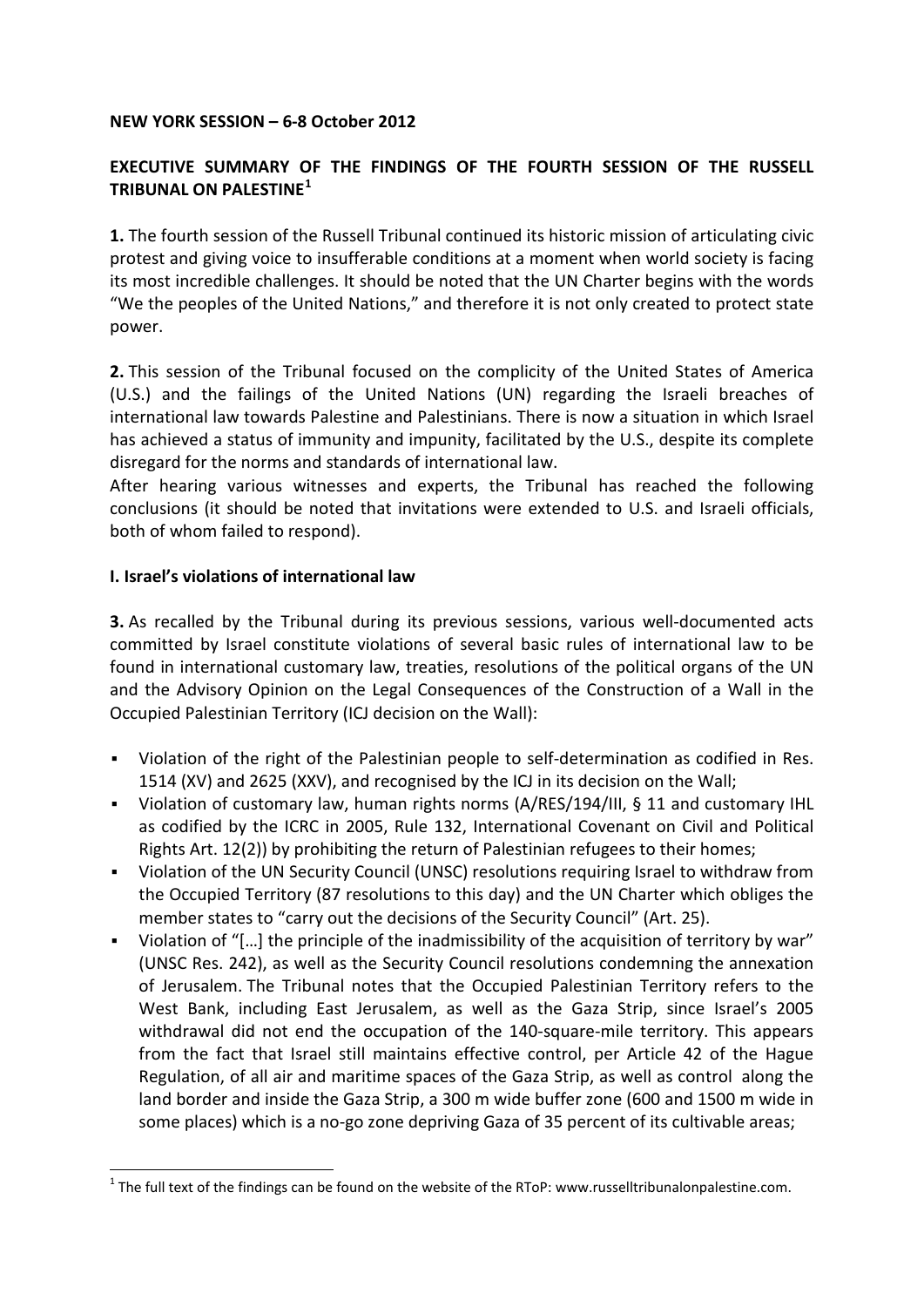- Violation of the Palestinian people's right to their natural resources and wealth through the Israeli use of Palestinian agricultural land, the exploitation of Palestinian water reserves and preventing Palestinian access to more than 10 percent of their safe drinking water reserves (A/RES/64/292);
- Violation of international humanitarian law prohibiting:
	- the establishment of Israeli settlements (4<sup>th</sup> 1949 Geneva Convention (GC), Art. 49 and 147), the expulsions of Palestinians from their territory (*id.*);
	- − the demolitions and expropriations of Arab houses and lands situated in the occupied country (1907 Hague Regulations, Art. 46 and 55);
	- mistreatment, torture and prolonged administrative detention of Palestinians in Israeli prisons ( $4<sup>th</sup>$  GC, Art. 3, 32 and 78);
	- − non-compliance with the right of return of Palestinian refugees to their homes (A/RES/194/III, § 11 and customary IHL as codified by the International Committee of the Red Cross (ICRC) in 2005, Rule 132);
	- − military attacks against civilians, indiscriminate and disproportionate attacks against Gaza and Palestinian refugee camps (customary international humanitarian law, ICRC Compendium Rules 1 and 14);
	- − collective punishment of the Palestinian population of Gaza, where the World Health Organisation reports that life will no longer be sustainable by the year 2020 (Art. 33, GC);
	- − the terms articulated by the 2004 ICJ decision on the Wall.
- Violation of fundamental rights and freedoms such as freedom of movement, freedom of religion, right to work, to health and to education because of the Israeli Wall and checkpoints in the Occupied Territory which prevent Palestinians from having free access to their workplaces, schools, health services and religious places (1966 Covenant on Civil and Political Rights, Art. 12 and 18; *id.* on Economic, Social and Cultural Rights, Art. 6, 12, 13);
- Violation of the prohibition of discrimination based on national origin through Israeli policies and practices akin to apartheid (2011 Cape Town findings of this Tribunal), which have denied Palestinians a functioning nationality both within Israel proper as well as in the Occupied Territory and beyond.

**4.** Among these violations of international law, several of them are criminally sanctioned: war crimes (Israeli settlements, inhumane treatment, torture, indiscriminate attacks, home demolitions, forced population transfers, collective punishment, 1996 ILC Draft Code of crimes against the peace and security of mankind, Art. 20;  $4<sup>th</sup>$  GC, Art. 147, Rome Statute, Art. 8), crimes against humanity (persecution defined by the International Criminal Court (ICC) Statute cited here as an expression of international custom, Art. 7), and the crime of apartheid (1973 UN Convention, Art. 1 ; on apartheid and persecution, see 2011 Cape Town findings of this Tribunal). Because of their systematic, numerous, flagrant and, sometimes, criminal character, these violations are of a particularly high gravity.

## **II. U.S. complicity in Israel's violations of international law**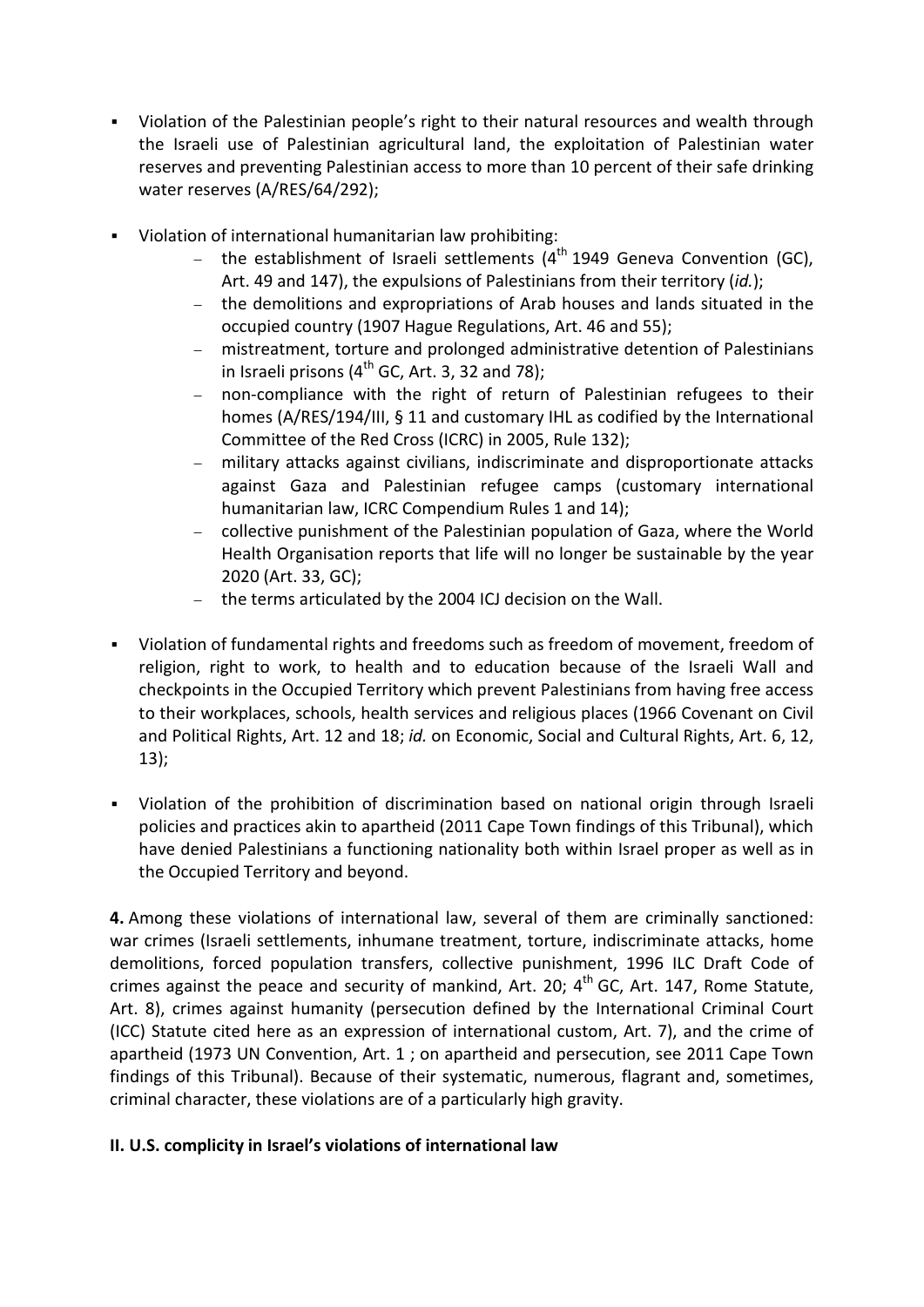**5.** The Tribunal finds that Israel's ongoing colonial settlement expansion, its racial separatist policies, as well as its violent militarism would not be possible without the U.S.'s unequivocal support. Following World War II, especially in the context of the Cold War, and since then, the U.S. has demonstrated a commitment to Israel's establishment and viability as an exclusionary and militarised Jewish state at the expense of Palestinian human rights. While U.S. administrations initially offered moral support, since the Six Day War in 1967, the U.S. has provided unequivocal economic, military and diplomatic support to Israel in order to establish and maintain a qualitative military superiority over its Arab neighbors in violation of its own domestic law:

- Economic Aid. The U.S.'s unconditional support for an internationally recognised occupying power has made Israel the largest recipient of U.S. foreign aid since 1976 and the largest cumulative recipient since World War II in the amount of approximately \$115 billion. Significantly, the U.S. provides its economic aid to Israel as a lump sum early in the fiscal year, and in the form of forgivable loans thereby making it exceptional among all of its foreign beneficiary counterparts. Aid to Israel has averaged about 25 percent of all U.S. foreign aid.
- Diplomatic Support. Between 1972 and 2012, the U.S. has been the lone veto of UN resolutions critical of Israel forty-three times. Of those, thirty concerned the Occupied Territories. In the General Assembly, despite the lack of a veto, U.S. pressure is often brought to bear on member states to prevent efforts to pass or enforce resolutions holding Israel accountable. As a result, the international impunity Israel enjoys for its consistent violations of the Geneva Conventions is largely attributable to external protection that its special relationship with the U.S. affords.
- Military Aid. Israel receives 60 percent of U.S. Foreign Military Financing (FMF) funding making it the largest recipient of U.S. military funding. It now ranks as one of the top ten arms suppliers globally, and is the only recipient of U.S. military aid allowed to invest up to 25 percent of that aid money in its own R&D and military production industry. Israel also receives funds from annual defense appropriation bills for joint U.S.-Israeli missile defense programs that can exceed \$100 million. None of these are subject to rigorous U.S. law including the Arms Export Control Act, the Foreign Assistance Act and the Mutual Bilateral Agreement between Israel and the U.S. (1952). U.S. government policy and specific laws passed by Congress require the U.S. to maintain Israel's qualitative military edge in the region. This collaboration with U.S. military producers has helped fuel a continuing arms race in the region.

**6.** It is therefore the opinion of this Tribunal that the U.S. has committed the following violations of international and U.S. law:

- By enabling and financing Israel's violations of international humanitarian and human rights norms, the U.S. is guilty of complicity in international wrongful acts per **Article 16 of the International Law Commission's Draft Articles on Responsibility of States and is therefore also responsible for the violations endured by the Palestinian people as well as the affront to the international system.**
- By obstructing accountability for violations of the **Geneva Conventions**, the U.S. has failed to meet its obligations as a High Contracting Party per Common Article 1.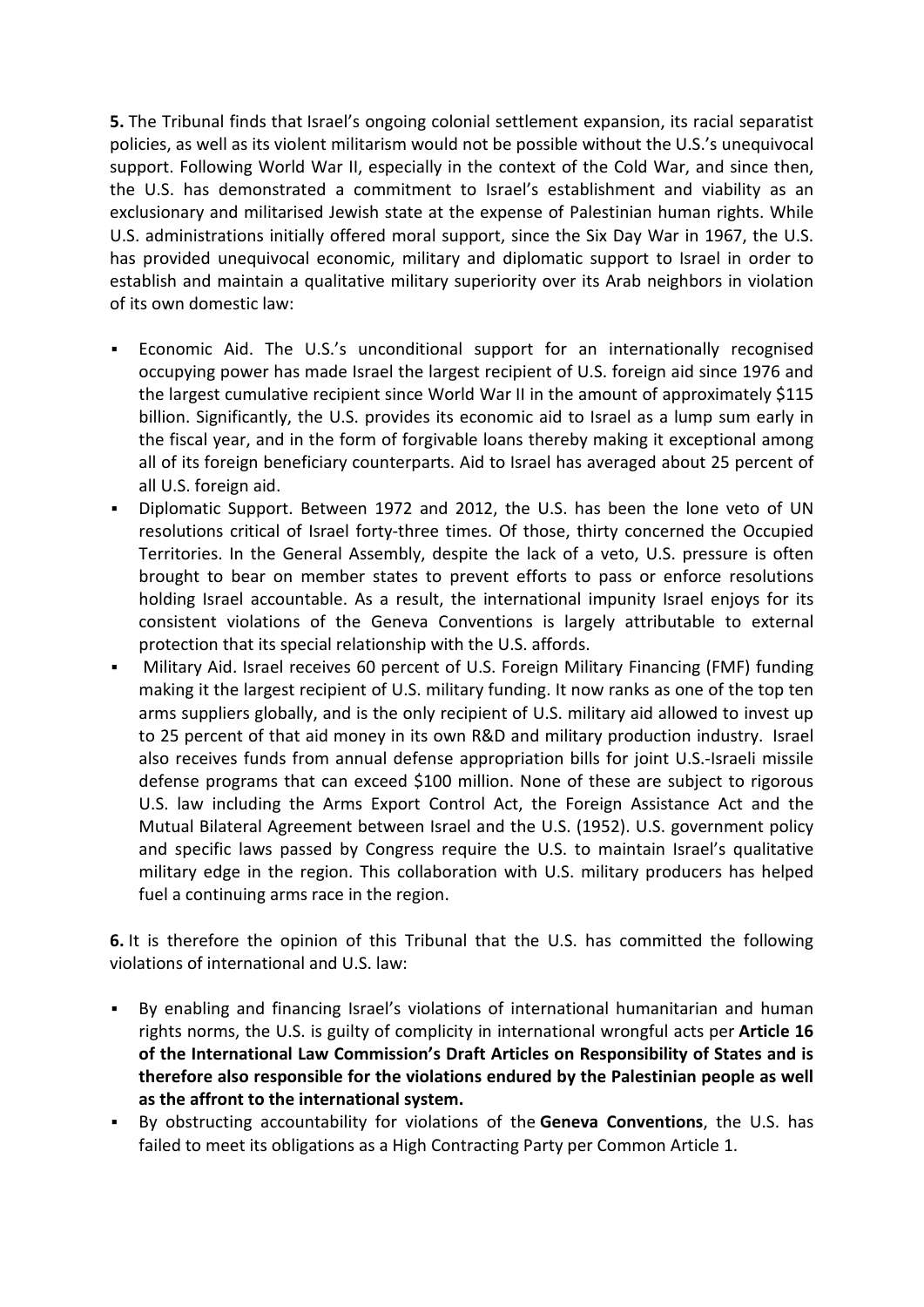- In continuing to provide economic support for settlement expansion despite occasional expressions of disapproval, the U.S. is also in violation of the **International Court of Justice's jurisprudence**, particularly paragraph 163(D) in its decision on the Wall.
- By stonewalling an international resolution to the conflict by abusing its veto power within the Security Council and its political/economic/diplomatic clout in the General Assembly, the U.S. is in violation of several provisions of the **UN Charter, in particular Article 24.**
- By failing to make military aid to Israel conditional on compliance by Israel with human rights norms and strict adherence to the law of self-defense, the U.S. is in violation of its own domestic law.

**7.** In 2011, the Palestinian leadership applied for admission of Palestine to the UN. The U.S. made it clear that it would veto this application in the Security Council notwithstanding its long-standing support for a two-state solution. To avoid the embarrassment of contradicting its own policy by using its veto power, the U.S. lobbied other member states of the Security Council to oppose the Palestinian application for admission, explaining that the solution to the Palestinian-Israel conflict is not a matter of international law or multilateral resolution, but instead a matter of politics. As a result the Palestine application for admission to the UN lapsed.

The statehood bid, as it is more commonly known, raises some controversy amongst Palestinians as well because of its failure to represent the collective will of a national body, two-thirds of whom live beyond the Occupied Palestinian Territory. However, the Russell Tribunal observes that the legal statehood of Palestine is no longer a debatable issue since Palestine has been recognised as a state by more than 130 states and is now a full member of the UNESCO. If Palestine's status is upgraded in the UN from a mere "observer mission" to a "non-member state observer", this would afford Palestine jurisdiction within the International Criminal Court and consequently access to measures for accountability. The U.S. opposes this move principally because it will permit the International Criminal Court to exercise criminal jurisdiction over those Israeli politicians and generals responsible for war crimes and crimes against humanity in the course of Operation Cast Lead and potentially other acts in violation of human rights. It is presently lobbying states to oppose a Palestinian request for recognition as a non-member state because it wishes to secure impunity for Israeli leaders. The Russell Tribunal condemns this cynical conduct on the part of the United States and reiterates the need for criminal accountability for the abuses committed in Gaza, for the ongoing settlement enterprise, and for the forced population transfer of Palestinians.

# **III. The UN's responsibility for the failure to prevent Israel's violations of international law**

**8.** The Tribunal took up the following questions: (**A**) Do the Israeli violations of international law oblige the UN to act to prevent or stop such violations? (**B**) If so, how should the UN react? (**C**) If the UN did not react properly, what are the consequences of this omission?

## **A. UN obligations with regard to violations of international law committed by Israel**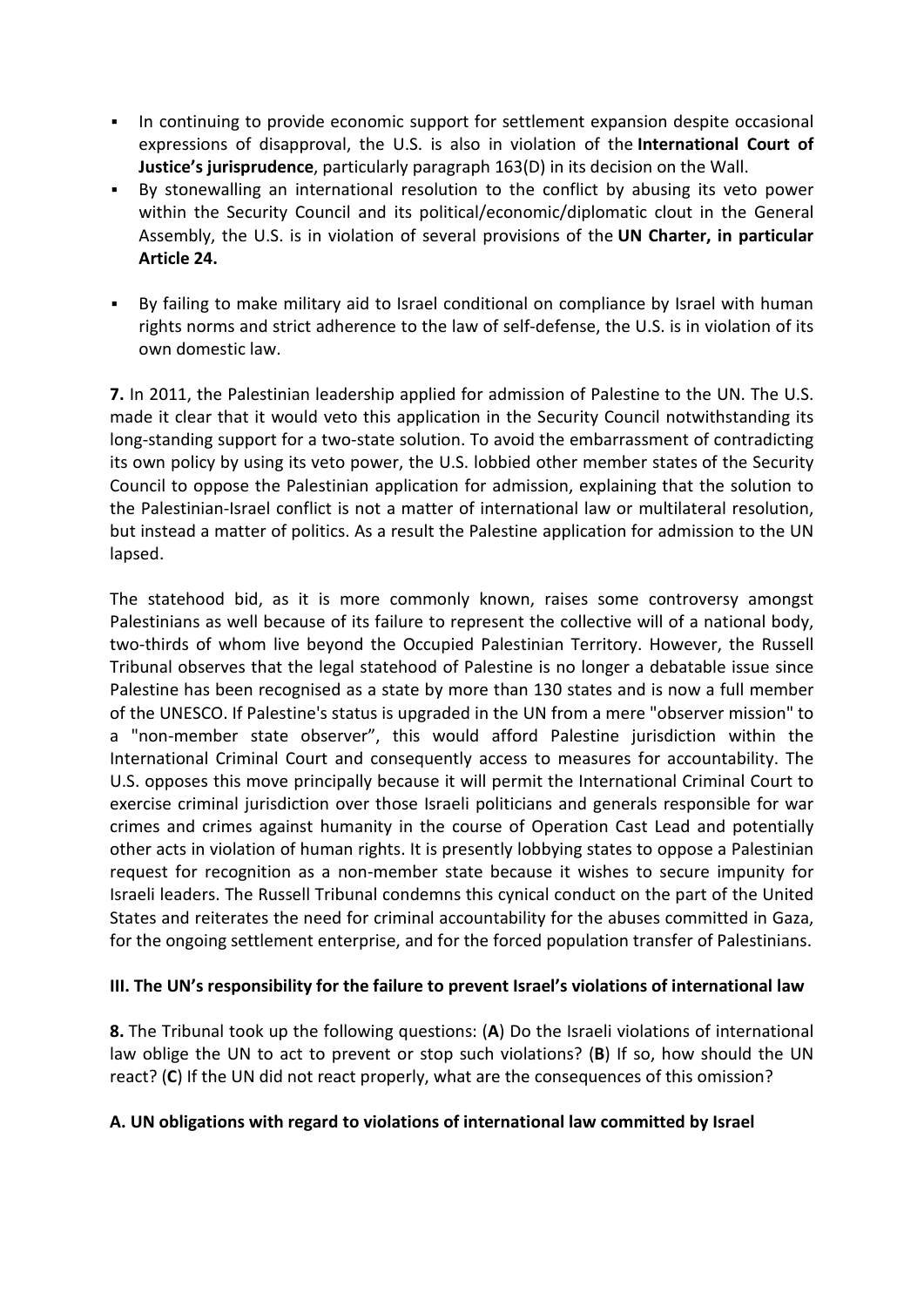**9.** As affirmed by the ICJ (*Agreement WHO-Egypt, ICJ Report 1980*, page 89-90, para. 37), the UN is a subject of international law, which, like states, is bound by international law, and especially, the UN Charter and general international law. The Charter stipulates that the UN's purpose is "To maintain international peace and security", "respect for the principle of equal rights and self-determination of peoples" and "to promote […] respect for human rights […] for all" (Art. 1). The Charter provides that the UN must "take effective collective measures" to achieve these goals. Failure to do so amounts to a failure to meet its mandate. (ICJ, adv. op., *Reparations*, 1949). The same idea flows from the rules relating to the right of peoples to self-determination, human rights and the obligation to ensure respect for international humanitarian law. In the decision on the Wall (2004), the ICJ said:

"the United Nations, and especially the General Assembly and the Security Council, should consider what further action is required to bring to an end the illegal situation resulting from the construction of the wall and the associated regime […]" (§ 160).

Since neither of the principal organs of the UN has carried out *any* action "to bring to an end the illegal situation," moving towards "further" action becomes even more urgent.

# **B. How must the UN fulfill its obligation to ensure respect for the law of the Charter and the basic norms of general international law?**

**10.** As a subject of international law, the UN is, like a state, bound to fulfill its international obligations in good faith. Significantly, in a recent Declaration of the High-level Meeting of the General Assembly (UNGA) on the Rule of Law at the National and International Levels, the UNGA declared that "the rule of law applies to all states equally, and to international organisations, including the United Nations and its principal organs, and that respect for and promotion of the rule of law and justice should guide all of their activities" (UN Doc. A/67/L.1, 19 Sept. 2012, § 2).

**11.** This means that the UN must do everything reasonably within its power to ensure that the rule of law is properly applied (ICJ, *Gabcikovo* case, 1997). This leads to the conclusion that the UN cannot simply denounce and condemn Israel's violations of international law. Since these oft-repeated condemnations have not resulted in the cessation of Israel's internationally wrongful acts, it follows that the UN must do more. The Security Council is fully aware of this when it repeatedly said that it would resort to other measures if Israel did not comply with its decisions. Yet, it does little more than to continue to deplore and condemn without any action.

The UNGA has hardly been better in spite of its right to seize a case on the agenda of the UNSC, under Res. Uniting for Peace, 377 (V). The UN organs have a duty to ensure respect of international law in terms of the UN Charter, as well as the due diligence rule, the responsibility to protect (2005 Final Document, §§ 138/9), and the obligation to struggle against impunity. The GA has in the past made some efforts towards holding Israel accountable for its violations of international law, but has failed to implement its own resolutions. This is particularly evident in GA Resolutions 37/128 (1982) and 38/180 (1983), which called on Member States to impose stringent military sanctions, including a complete arms embargo until Israel ends its violations of international law and UN resolutions regarding its occupation and attempted annexation of the Golan Heights. The UN's failure to encourage, let alone require, its member states to implement that call is particularly evident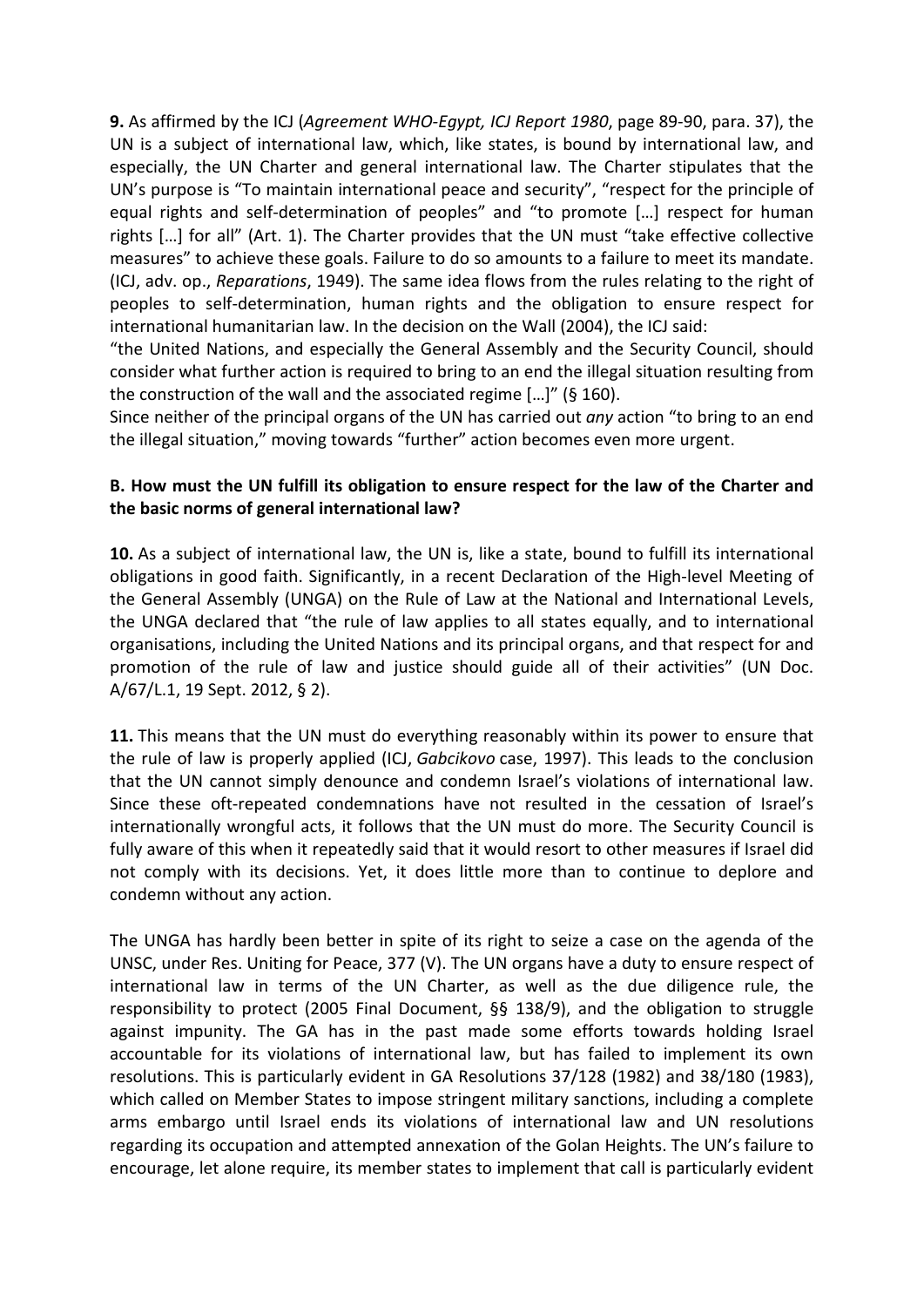in the emergence of Palestinian and global civil society's efforts to impose just such a campaign of boycotts, divestment and sanctions, including military sanctions. This duty also reflects well-established practice of the UNSC itself in many other cases for over forty years (South Africa, Southern Rhodesia, SFRY, Somalia, Angola, etc.). Ignoring the new framework of R2P (responsibility to protect) as the potential basis for a new plan to protect the Palestinian victims of prolonged occupation represents a new United Nations failure.

**12.** The Security Council has handed over responsibility for peace making in the Middle East to the Quartet, comprising the UN, the European Union, the U.S. and the Russian Federation. Such out-sourcing of UNSC obligations for insuring peace and security is not authorised in the UN Charter. Further, the Quartet and its envoy have failed to effectively oppose settlement building, the construction of the Wall, and violations of both international humanitarian law and human rights law by Israel. It is clear that the U.S. determines the response of the Quartet to these matters, and this raises serious questions about the good faith of the Quartet, as well as about the legitimacy of UN participation in it. The Quartet has made little attempt to prevent violations of international law. Consequently, as a member of the Quartet, the UN bears responsibility for its failures. That responsibility is particularly important given the degree to which UN participation in the Quartet along with Security Council failure, have jointly served to undermine the legitimacy of key UN agencies operating on the ground. That means that important humanitarian, aid and development agencies, including UNRWA, OCHA, UNICEF and others, which under other circumstances would enjoy significant popular support and legitimacy, are undermined by the UN's broader political failures.

**13.** In its advisory opinion on the Wall, the ICJ made a number of findings of violations of international law by Israel. The UN has failed to use its best endeavor to implement this Advisory Opinion.

**14.** In conclusion, the UN's failure to take action proportionate to the duration and severity of Israel's violations of international law (war crimes, crimes against humanity and the crimes of apartheid and persecution), and by not exhausting all peaceful means of pressure available to it, the UN does not comply with the obligations that states have conferred on the UN. The above examples confirm that by its failure to act more strongly than it does the UN violates international law. The effect of these failures is to undermine the rule of law and the integrity and legitimacy of the institutions of international law.

#### **C. Legal consequences of UN omissions**

**15.** The lack of concrete UN action to hold Israel accountable for its violations constitutes an internationally wrongful act, which prejudices Palestine and implicates the organisation's responsibility. The unlawful nature of the UN omissions is acute due to their exceptional gravity under international law. These necessitate appropriate responses from the organisation which has particular responsibilities for maintaining international peace and security. As stated classically in the International Law Commission's Draft Articles on Responsibility of international organisations, the UN must stop its wrongful omission and compensate for the damage suffered by Palestine. Until the United Nations and its member states move seriously to implement their obligations, it will be left to the human rights and other organisations of global civil society to hold Israel accountable.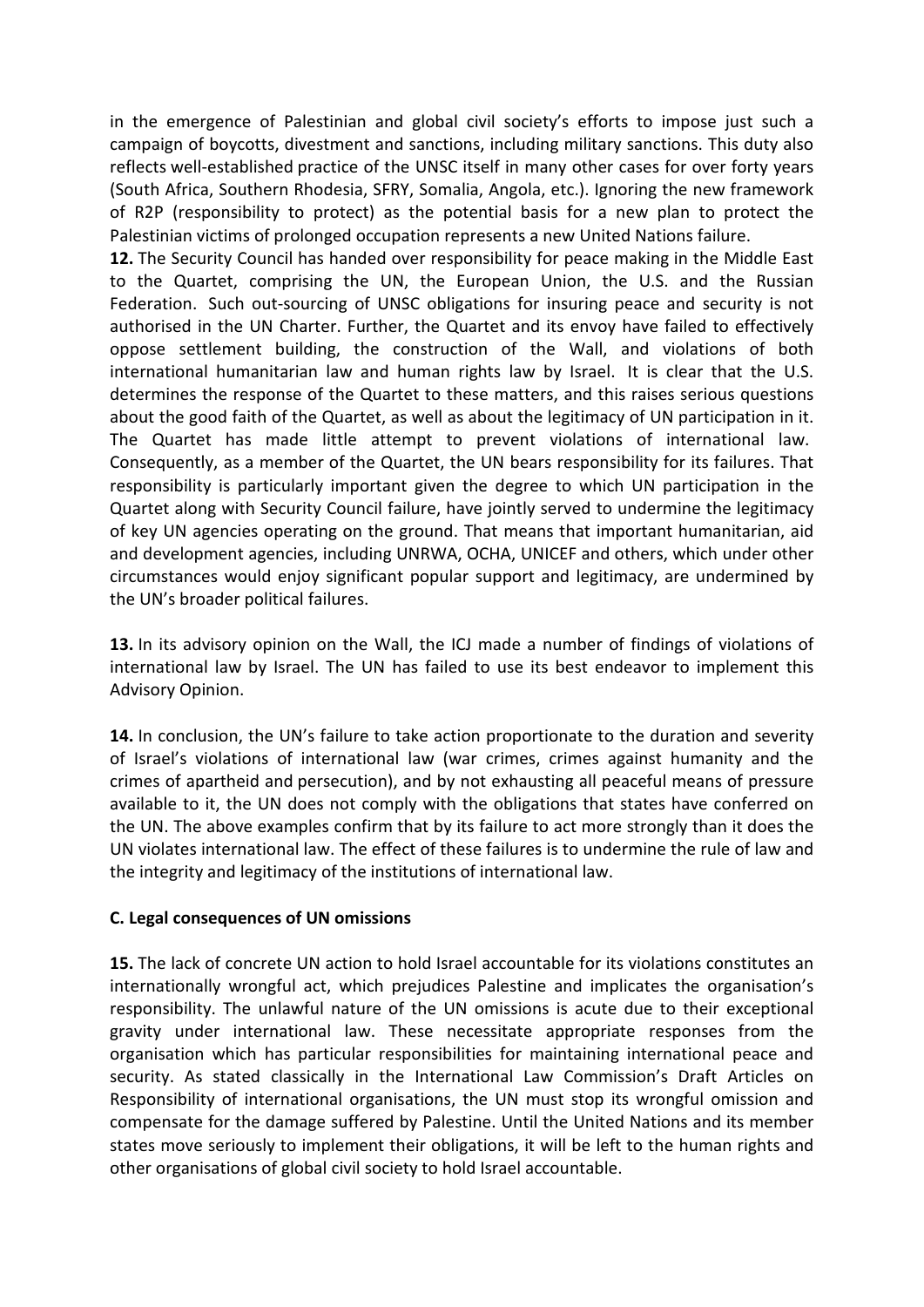#### **IV. The question of "sociocide"**

**16.** Sociocide was first introduced at the 2011 Cape Town session to reflect a sentiment that the Palestinian people are enduring the systematic destruction of their territory, institutions, economic and social infrastructure as well as their culture and, more generally, their society. It was integrated into this session for further investigation.

**17.** As to the sociocide, the Tribunal notes that it is currently not a crime under international law even though the concept is used by academics in order to describe the process of destroying a society's ability to endure over time through:

- the widespread or systematic destruction of its social and political structures;
- the widespread or systematic destruction of its material and immaterial elements of shared identity.

**18.** The Tribunal considers that those widespread and systematic destructive processes are currently ongoing in Palestine as:

- the continuing military occupation of the Territory, the continuing building of settlements, the construction of the Wall that places parts of the Palestinian Territory out of reach of Palestinians and the blockade of the Gaza Strip, materially impede Palestinians from organising a political structure that would fully be able to administer the Palestinian Territory or people over time;
- the widespread destruction of education facilities and places of worship as well as the general situation in the Occupied Territory makes it impossible for the Palestinians to properly share elements of cultural and social identity;
- the systematic denial of the right of return, restitution and rehabilitation for the Palestinian people to their original homes and properties enforces their forcible exile, their institutionalised separation from one another and contributes to the destruction of their social structures and shared identities;
- the institutionalised discrimination against Palestinian citizens of Israel (which constitutes an indigenous population) based upon their non-Jewish identity, is a danger for the survival of the Palestinians as a social group. The Tribunal emphasised that the indigenous population is denied nationality within Israel, which is only available to Jewish persons, and is unable to marry other Palestinians from the OPT or from surrounding refugee host states;
- those policies target all Palestinians irrespective of their residence i.e., within Israel proper, the OPT, or in forced exile based upon the findings of the 2011 Cape Town session on apartheid.

The Tribunal considers that Israel is currently committing sociocide in Palestine but strongly emphasises that all those acts are already condemned by current positive international law as being either crimes against humanity (which includes the Convention on the Suppression of Apartheid) or war crimes susceptible of being prosecuted by the ICC in terms of the Rome Statute of 1998.

## **V. Ways forward and continuation of the proceedings**